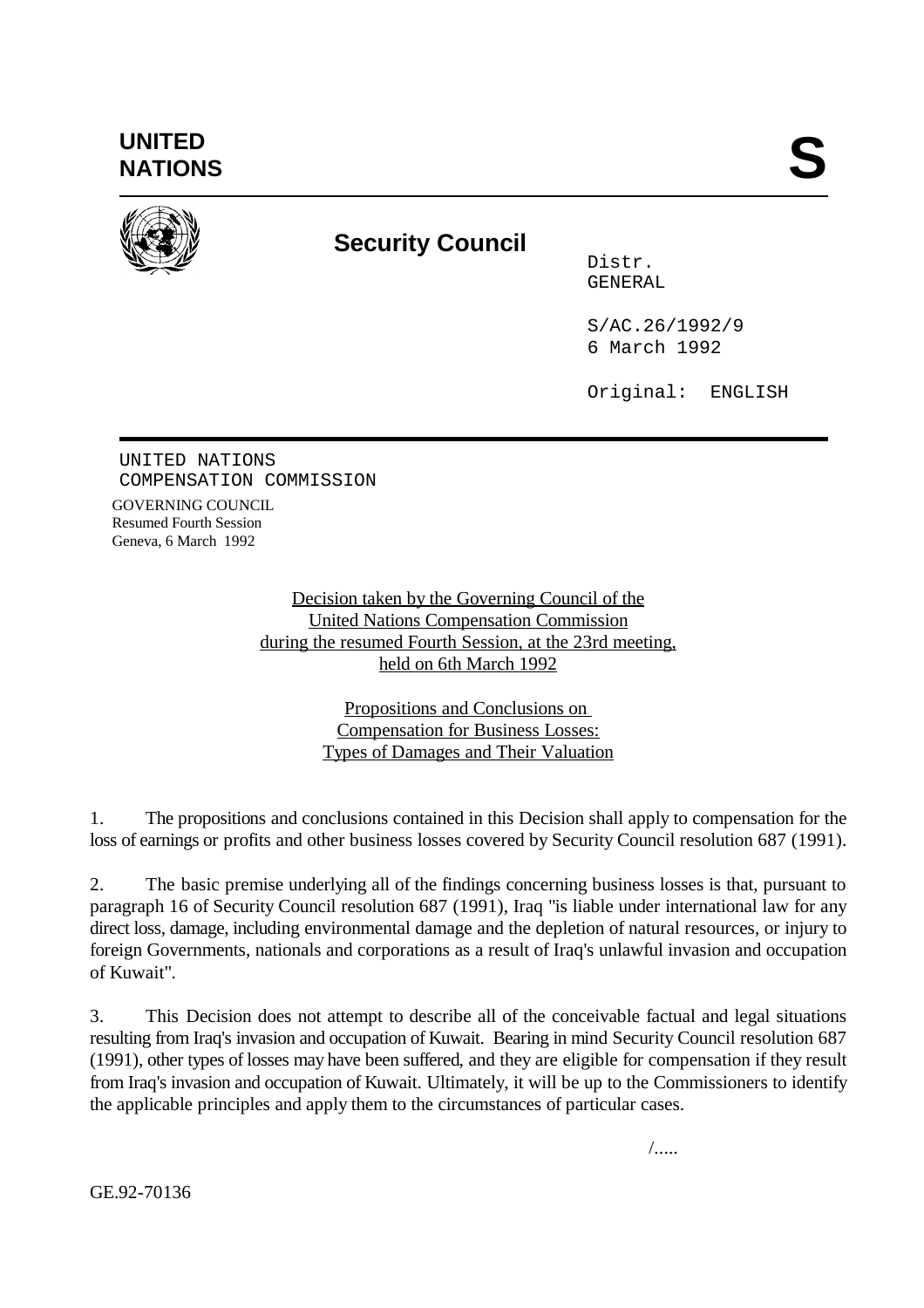S/AC.26/1992/9 page 2

4. The propositions and conclusions contained in this Decision are not intended to be a comprehensive statement of relevant principles. The Governing Council will review the matter and will provide further guidance concerning business losses as required in the future. In particular, the Governing Council will request the Secretariat to consider the question of steps which might be taken to protect against multiple recovery of compensation by claimants, or to confirm that claimants have attempted to avail themselves of particular possible sources of recovery, as a prerequisite to relief from the Commission.

5. When reference is made herein to corporations and other legal entities, it is understood that such corporations or other legal entities may be either publicly or privately owned enterprises.

6. The trade embargo and related measures<sup>\*</sup>, and the economic situation caused thereby, will not be accepted as the basis for compensation. Compensation will be provided to the extent that Iraq's unlawful invasion and occupation of Kuwait constituted a cause of direct loss, damage or injury which is separate and distinct from the trade embargo and related measures. (Where, for example, the full extent of the loss, damage or injury arose as a direct result of Iraq's unlawful invasion and occupation of Kuwait, it should be compensated notwithstanding the fact that it may also be attributable to the trade embargo and related measures). The total amount of compensable losses will be reduced to the extent that those losses could reasonably have been avoided.

Further guidance on the matters dealt with in this paragraph will be provided by the Governing Council for the use of the Commissioners when assessing claims.

 $\overline{a}$ \* The trade embargo and related measures refers to the prohibitions in United Nations Security Council Resolution 661 (1990) and relevant subsequent resolutions and the measures taken by states pursuant thereto.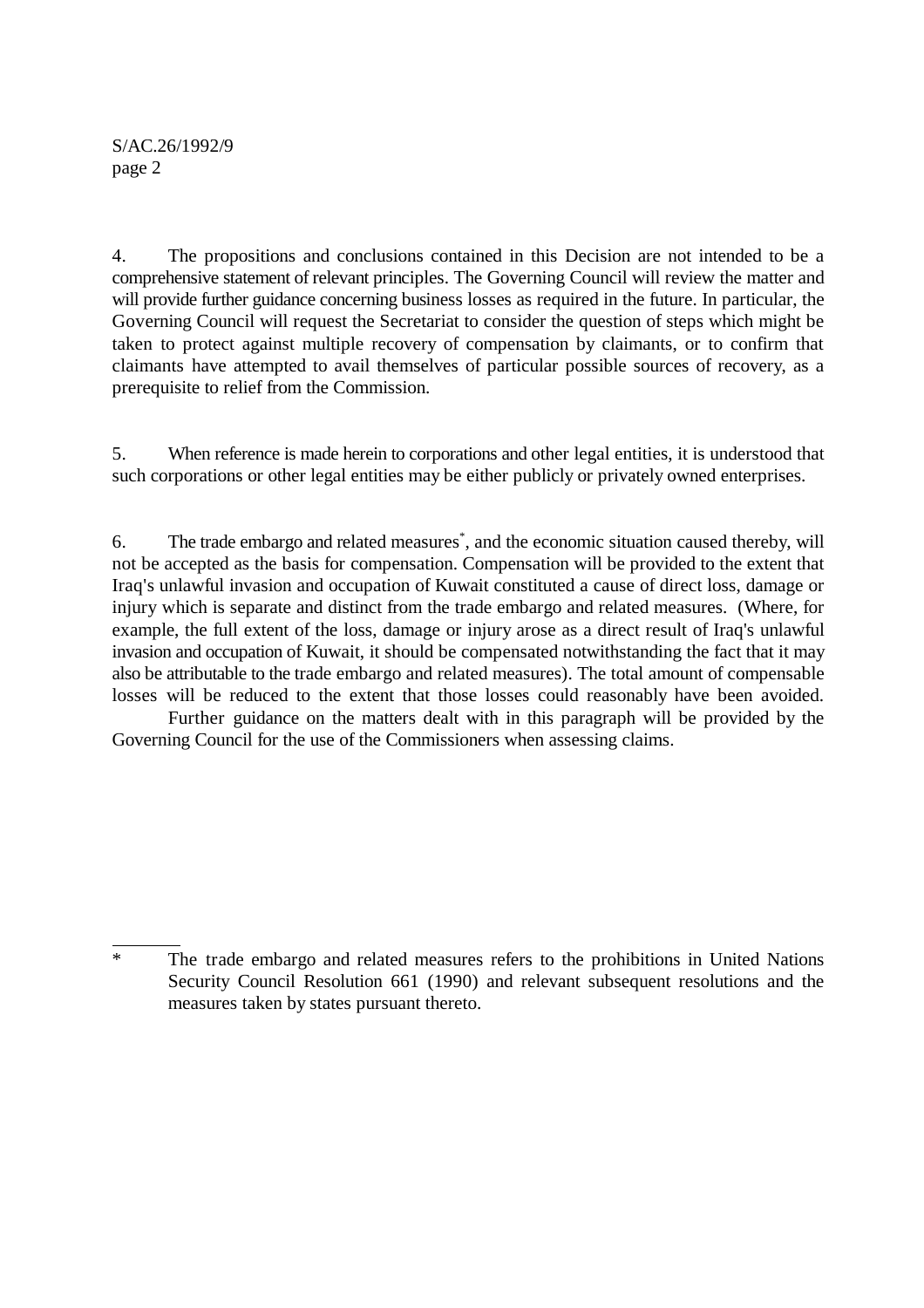# I. LOSSES IN CONNECTION WITH CONTRACTS OR PAST BUSINESS PRACTICE

## A) Contracts

7. The following general conclusions apply with regard to Iraq's liability for contract losses.

### Contracts with Iraq

8. Where Iraq itself was a contracting party and breached its contractual obligations, Iraq is liable under general contract law to compensate for all actual losses suffered by the other contracting party, including, inter alia, losses relating to specially manufactured goods. Future lost profits may be compensable in such a case if they can be calculated under the contract with reasonable certainty. An alternative measure of damages may apply where a governing contract specifically provides for a particular measure, except that the amount of compensation provided should not exceed the loss actually suffered. Breaches of contract not resulting from the invasion and occupation of Kuwait are not within the jurisdiction of the Commission.

9. Where Iraq did not breach a contract to which it was a party, but continuation of the contract became impossible for the other party as a result of Iraq's invasion and occupation of Kuwait, Iraq is liable for any direct loss the other party suffered as a result, including lost profits. In such a situation, Iraq should not be allowed to invoke *force majeure* or similar contract provisions, or general principles of contract excuse, to avoid its liability.

#### Contracts where Iraq is not a party

10. Where losses have been suffered in connection with contracts to which Iraq was not a party, the following conclusions apply. Iraq is responsible for the losses that have resulted from the invasion and occupation of Kuwait. A relevant consideration may be whether the contracting parties could resume the contract after the lifting of the embargo against Kuwait, and whether they have in fact resumed the contract. Iraq principally cannot be relieved from its responsibility by *force majeure* provisions of contracts to which it is not a party or contract excuse rules of other applicable laws.

#### B) Past business practice

11. Where a loss has been suffered relating to a transaction that has been part of a business practice or course of dealing, Iraq is liable according to the principles that apply to contract losses. No liability exists for losses related to transactions that were only expected to take place based on a previous course of dealing.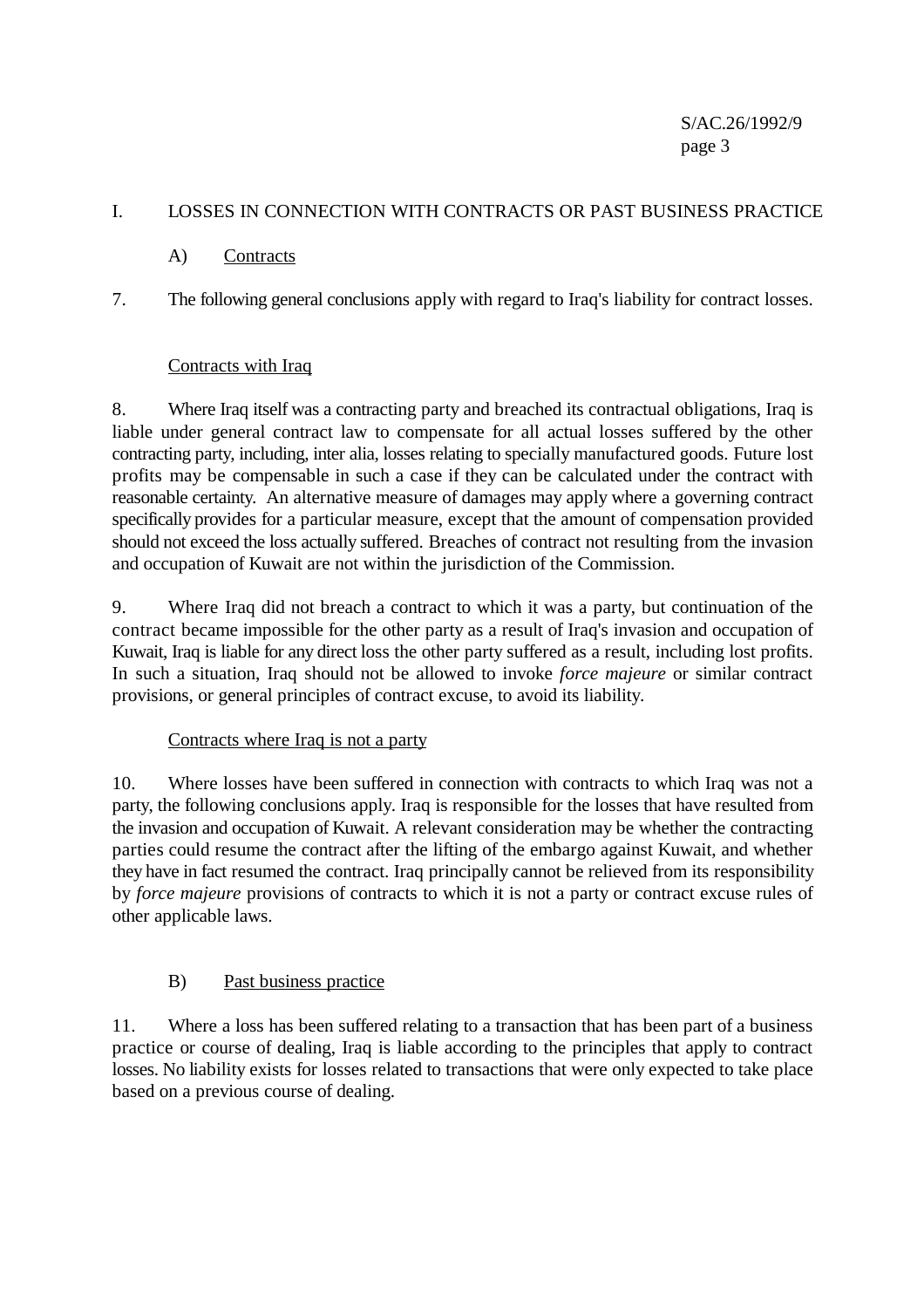S/AC.26/1992/9 page 4

### II. LOSSES RELATING TO TANGIBLE ASSETS

12. Where direct losses were suffered as a result of Iraq's invasion and occupation of Kuwait with respect to tangible assets, Iraq is liable for compensation. Typical actions of this kind would have been expropriation, removal, theft or destruction of particular items of property by Iraqi authorities. Whether the taking of property was lawful or not is not relevant for Iraq's liability if it did not provide for compensation.

13. In a case where business property had been lost because it had been left unguarded by company personnel departing due to the situation in Iraq and Kuwait, such loss may be considered as resulting directly from the invasion and occupation.

14. On the other hand, losses that occurred because company personnel was detained by Iraqi authorities, must clearly be considered a direct result. In this context, it is relevant to note the Hague Regulations on Land Warfare annexed to Conventions II of 1899 and IV of 1907 respecting the Laws and Customs of War on Land, which require that an occupying power has to restore and to ensure public order and safety as far as possible (Hague Regulations, Article 43).

15. Depending on the type of asset and the circumstances of the case, one of several valuation methods may be used. Methods typically used to value tangible assets are book value and replacement value. *Book value* is considered to mean value at which an asset is carried on a balance sheet. Book value at any time is cost of an item minus accumulated depreciation. *Replacement value* is considered to mean the amount required to obtain an asset of the same kind and status as the asset damaged or lost. Replacement value would not normally allow for replacement of an old item with a new one.

# III. LOSSES RELATING TO INCOME-PRODUCING PROPERTIES

16. The following general conclusions apply with regard to losses suffered as a result of Iraq's invasion and occupation of Kuwait in connection with income-producing properties. These include various kinds of businesses whose value is determined not only by the value of their individual assets but also by the greater value they possess due to their capacity to generate income. The conclusions are based on the premise that the business affected was a going concern, i.e. it had the capacity to continue to operate and generate income in the future.